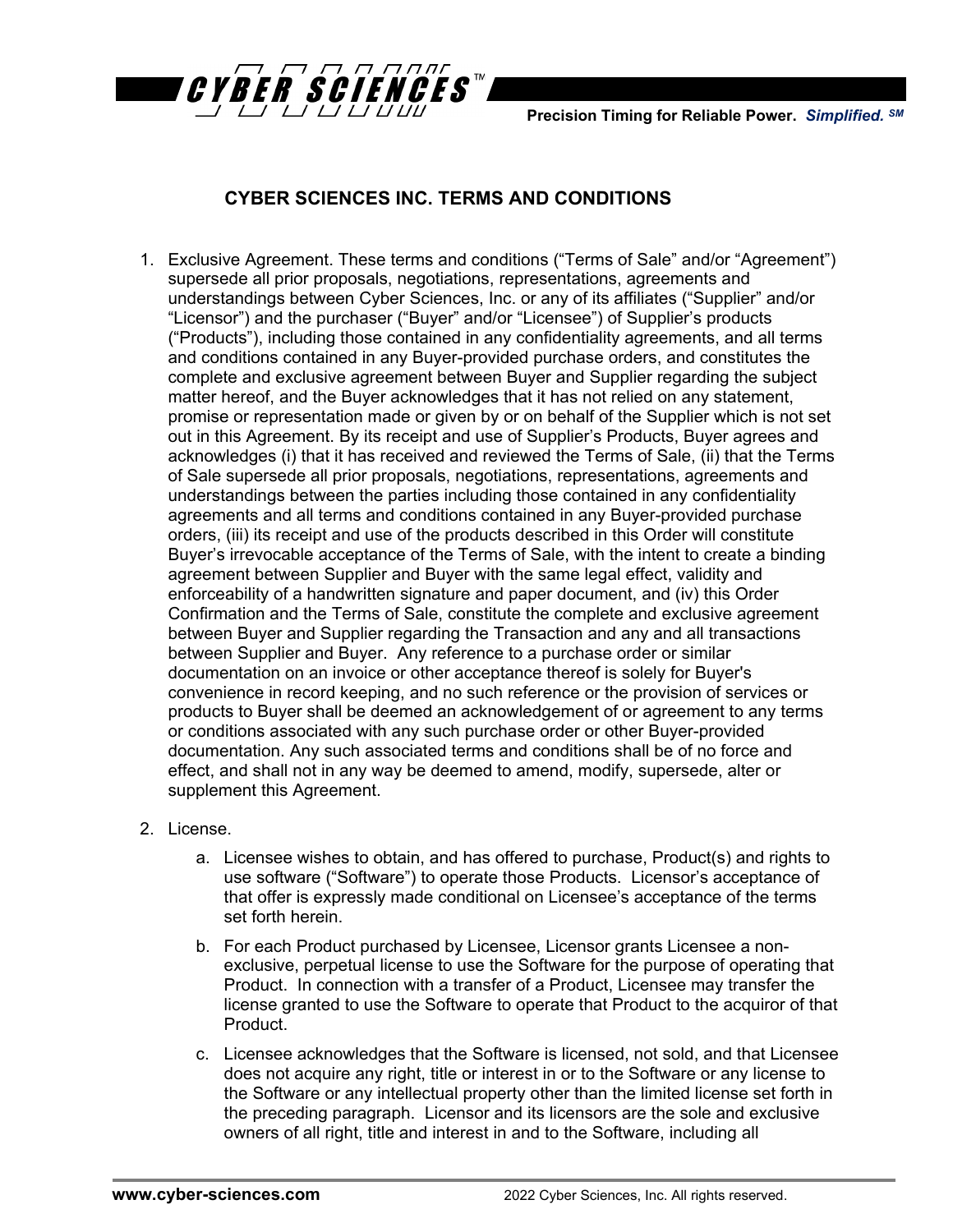intellectual property rights relating thereto, subject only to the limited license granted to Licensee in the preceding paragraph.

- 3. Restrictions
	- a. Except as necessary for it to exercise the rights granted herein, Licensee shall not, and shall not permit any person or entity to:
		- i. copy the Software, in whole or in part;
		- ii. modify, correct, adapt, translate, enhance, or otherwise prepare derivative works or improvements of the Software;
		- iii. reverse engineer, disassemble, decompile, decode, or adapt the Software;
		- iv. attempt to derive or gain access to the source code of the Software;
		- v. bypass or breach any security device or protection used for or contained in the Software or any Product;
		- vi. use the Software for purposes of (i) benchmarking or competitive analysis; (ii) developing, using or providing a competing product or service; or (iii) any other purpose that is to Licensor's detriment or commercial disadvantage; or
		- vii. use the Software other than as expressly permitted herein.
	- b. In the event Licensee learns or has reason to believe that any of the acts prohibited by the preceding paragraph has taken place, Licensee shall so inform Licensor, and shall assist Licensor as it reasonably requests to respond to and/or mitigate the impact of such prohibited act.
- 4. Currency. All prices are in US Dollars (USD).
- 5. Shipping terms. FOB Factory (Incoterms: Ex Works Origin). Prices do not include taxes or customs duties (if applicable) or shipping costs; actual shipping charges will be added to the invoice when known, or shipping costs can be charged to Buyer shipping account on request. Unless directed otherwise by Buyer, standard ground shipping (US domestic) or standard worldwide shipping (international orders) will be used.
- 6. Availability. Actual lead time is confirmed after receipt of order based on ship to location and current availability.
- 7. Payment Terms: Payment by credit card or Net 30 terms with approved credit. Without credit approval, payment in full is requested prior to shipment.
- 8. Wire fees. Cyber Sciences, Inc. is not responsible for any wire fees charged by the initiating bank or institution.
- 9. Warranty. Cyber Sciences standard warranty period is 1 year (12 months) from date of purchase. [ View warranty policy (pdf) ]
- 10. Country of origin. Cyber Sciences products are made in the USA.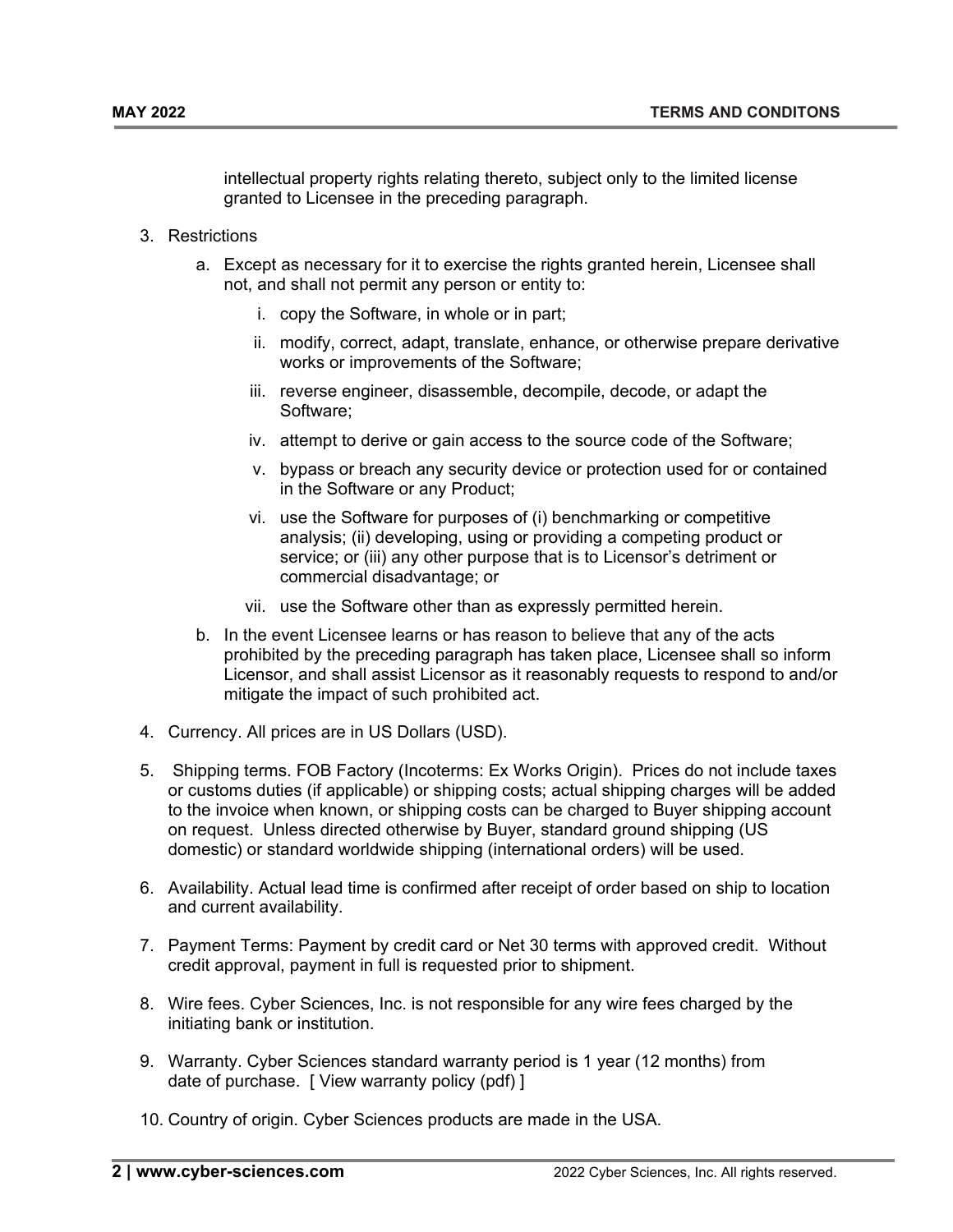- 11. Non-Solicitation: Buyer agrees to not directly or indirectly solicit, hire or retain any employee or independent contractor of Supplier or to assist any other business organization from doing likewise.
- 12. Equitable Relief. Buyer and Supplier agree that (i) the Supplier will suffer irreparable injury if Buyer breaches this Agreement, (ii) that there will be no adequate remedy at law as such breach would result in immediate and irreparable harm to the Supplier in an amount difficult to ascertain and (iii) that the Supplier shall be entitled to obtain injunctive relief against a threatened breach or continuation of any such breach and, in the event of such breach, an award of actual and exemplary damages from any court of competent jurisdiction. The Buyer shall not assert any claim or defense that the Supplier is not being irreparably harmed, or that money damages are a sufficient remedy, or that a bond or other security shall be required. In the event of litigation arising out of this agreement, if a court of competent jurisdiction issues a final, non-appealable judgment for the prevailing party, such prevailing party shall be entitled to an award of its costs and expenses of litigation (including reasonable attorneys' fees and expenses in obtaining such judgment). Remedies for the breach of this Agreement shall be cumulative and the pursuit of one remedy shall not be deemed to exclude any other remedies. The provisions of this Section 12 shall survive the termination of this Agreement or any subsequent agreement.

## 13. Disclaimer.

- a. All prices and terms of sale are subject to change without notice.
- b. ALL PRODUCTS INCLUDING, WITHOUT LIMITATION, SOFTWARE IS PROVIDED "AS IS". LICENSOR SPECIFICALLY DISCLAIMS ALL IMPLIED WARRANTIES OF MERCHANTABILITY, FITNESS FOR A PARTICULAR PURPOSE, TITLE, AND NON-INFRINGEMENT, AND ALL WARRANTIES ARISING FROM COURSE OF DEALING, USAGE, OR TRADE PRACTICE. WITHOUT LIMITING THE FOREGOING, LICENSOR MAKES NO WARRANTY OF ANY KIND THAT THE SOFTWARE, OR ANY PRODUCTS OR RESULTS OF THE USE THEREOF, WILL MEET LICENSEE'S OR OTHER PERSONS' REQUIREMENTS, OPERATE WITHOUT INTERRUPTION, ACHIEVE ANY INTENDED RESULT, BE COMPATIBLE OR WORK WITH ANY SOFTWARE, SYSTEMS, OR OTHER SERVICES, OR BE SECURE, ACCURATE, COMPLETE, FREE OF HARMFUL CODE OR ERROR FREE.
- c. IN NO EVENT WILL LICENSOR, OR ANY OF ITS LICENSORS, SERVICE PROVIDERS, OR SUPPLIERS BE LIABLE UNDER OR IN CONNECTION WITH THE PRODUCTS AND/OR THE SOFTWARE UNDER ANY LEGAL OR EQUITABLE THEORY, INCLUDING BREACH OF CONTRACT, TORT (INCLUDING NEGLIGENCE), STRICT LIABILITY, AND OTHERWISE, FOR ANY (A) INCREASED COSTS, DIMINUTION IN VALUE OR LOST BUSINESS, PRODUCTION, REVENUES OR PROFITS, (B) LOSS OF GOODWILL OR REPUTATION, (C) USE, INABILITY TO USE, LOSS, INTERRUPTION, DELAY OR RECOVERY OF ANY SOFTWARE, (D) LOSS, DAMAGE, CORRUPTION, OR RECOVERY OF DATA, OR BREACH OF DATA OR SYSTEM SECURITY, (E) COST OF REPLACEMENT GOODS OR SERVICES, OR (F) CONSEQUENTIAL, INCIDENTAL, INDIRECT, EXEMPLARY, SPECIAL, ENHANCED, OR PUNITIVE DAMAGES, IN EACH CASE REGARDLESS OF